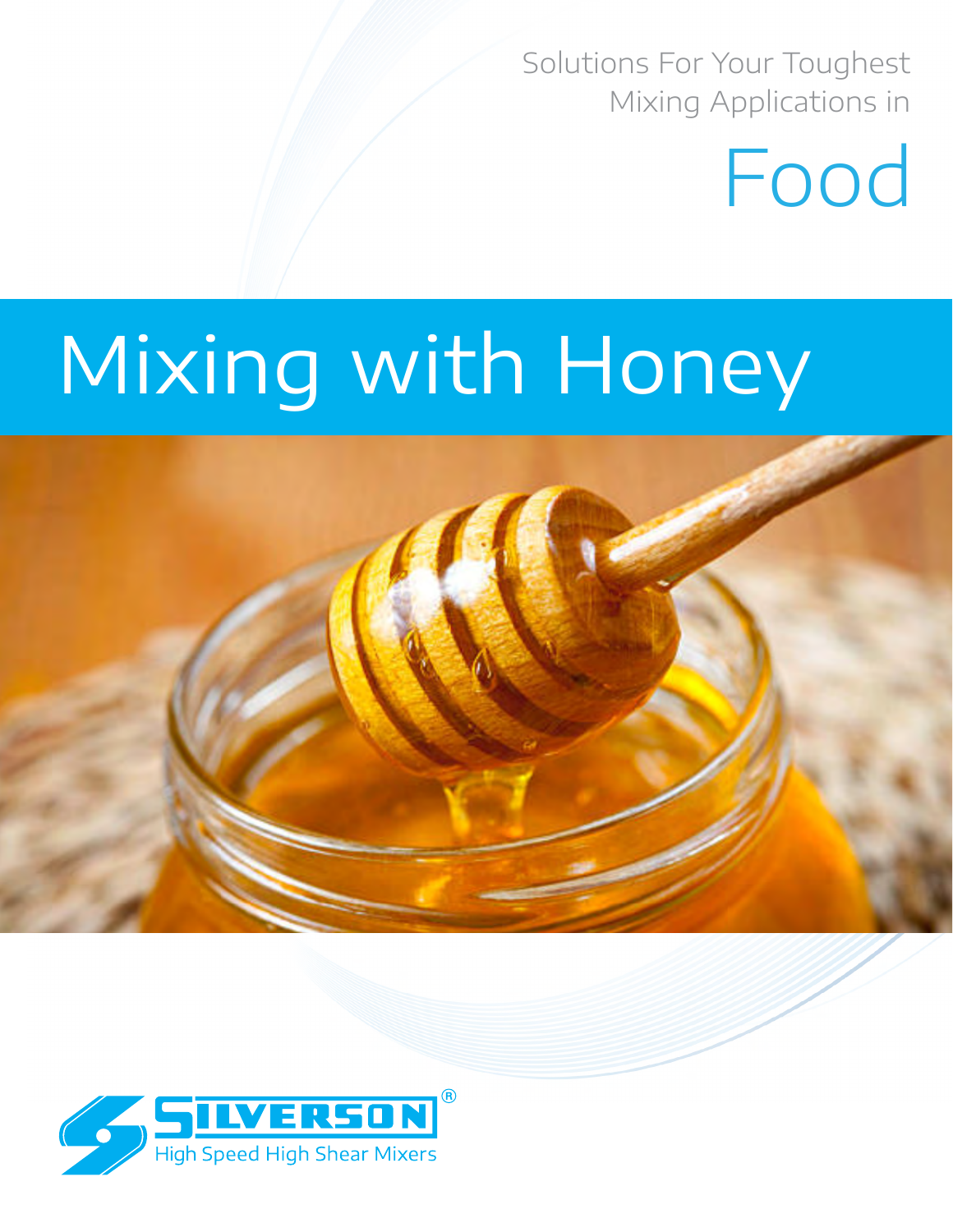# Silverson mixing capabilities with Honey

Honey is a natural, sweet, viscous food substance produced by honey bees that is amber or gold in color. It is a super-saturated glucose-fructose solution that is harvested in its raw liquid form and is used in a wide range of products in the food industry, where liquid honey is typically more desirable. Honey is also used in the cosmetic and pharmaceutical industries for its functional and medicinal properties as an antioxidant. However, it can be extremely difficult to process due to its viscous and 'sticky' characteristics. Silverson has proven capabilities with honey in the following food applications:

- Blending different grades of honey: Honey is a natural product and variations occur seasonally and by location. Different types/grades of honey can be blended to provide a uniform product.
- Dispersion of crystals resulting in clear/runny honey: Crystallized honey requires heating and holding at temperature to remove "seeds" and return honey to liquid form.
- Addition of other products to honey to make flavored products, i.e., additional powders such as flavorings.
- Honey as an ingredient, e.g. cereal coatings, nut/granola bars, blending with oil (to coat roasted vegetables), honey roasted peanut coatings.

## The Problem

When manufacturing honey-based products, a number of problems can arise:

- Processing crystallized honey requires heating and holding the product at temperature, this destroys the seeds and reduces the viscosity of the honey, but super-heating honey is not desirable as it can lead to changes in flavor and remove functional properties.
- Some designs of conventional agitators and mixers are not able to process higher viscosity products such as honey and as a result localized mixing occurs. This is where the mixer is not able to generate enough movement to keep the entire contents of the vessel in motion and therefore, only the product that is local to the mixer is turned over.
- Introduction of powders and other flavors into honey is difficult, especially low-density powders as these tend to 'raft' on the surface.
- Aeration must be minimized as entrained air is very difficult to remove. This causes clouding and color change in the honey.
- Long process times are often required to ensure a uniform dispersion.
- When using conventional mixing equipment to blend liquid of different viscosities stratification can occur, particularly where there is a wide difference in the viscosity of the phases, such as honey and water mixes. This leads to long mixing times, poor consistency and variation from batch to batch.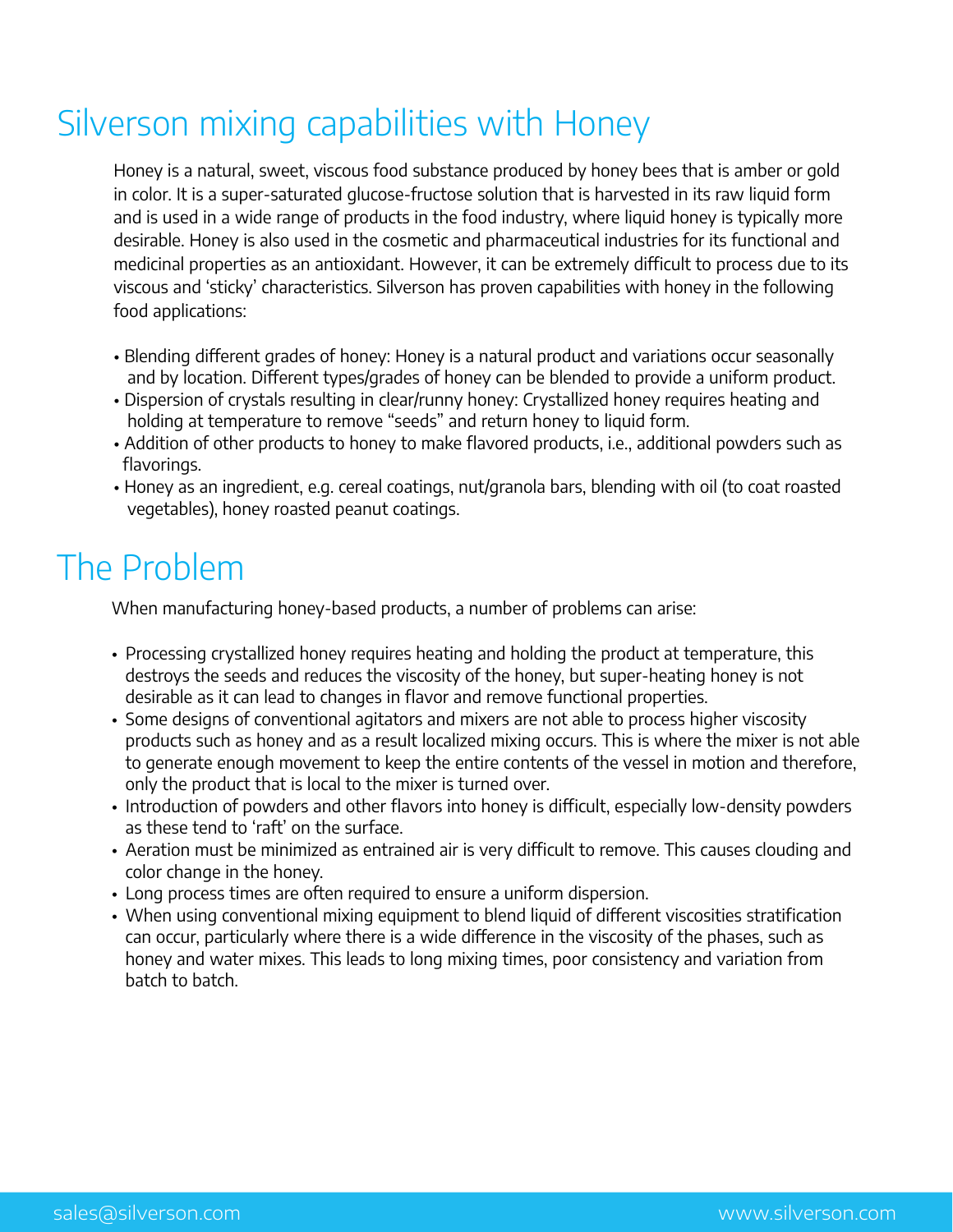## The Solution

A Silverson In-Line mixer is ideal for blending different grades of honey. The In-Line mixer can also be used for mixtures of honey with other liquids and to decrystallize honey. Operation is as follows:



## Stage 1

The vessel is gravity fed with honey and any other liquid/powdered ingredients are added. The mixer is started and the high-speed rotation of the In-Line mixer's rotor blades creates a powerful suction which draws the liquids and any powdered ingredients into the high shear zone of the workhead.



### Stage 2

The materials are subjected to intense shear in the confined area of the workhead. Liquids are blended instantaneously. Any powder agglomerates which may have formed are broken down in the gap between the rotor blades and stator wall, exposing an increasing surface area to the surrounding liquid.



## Stage 3

The materials are forced out of the stator and returned to the vessel by the self-pumping In-Line mixer. Fresh material is simultaneously drawn into the workhead developing circulatory mixing cycle, accelerating the hydration process and eliminating localized mixing. The whole mixing process is completely aerationfree as the mixer, pipework and vessel form a closed system.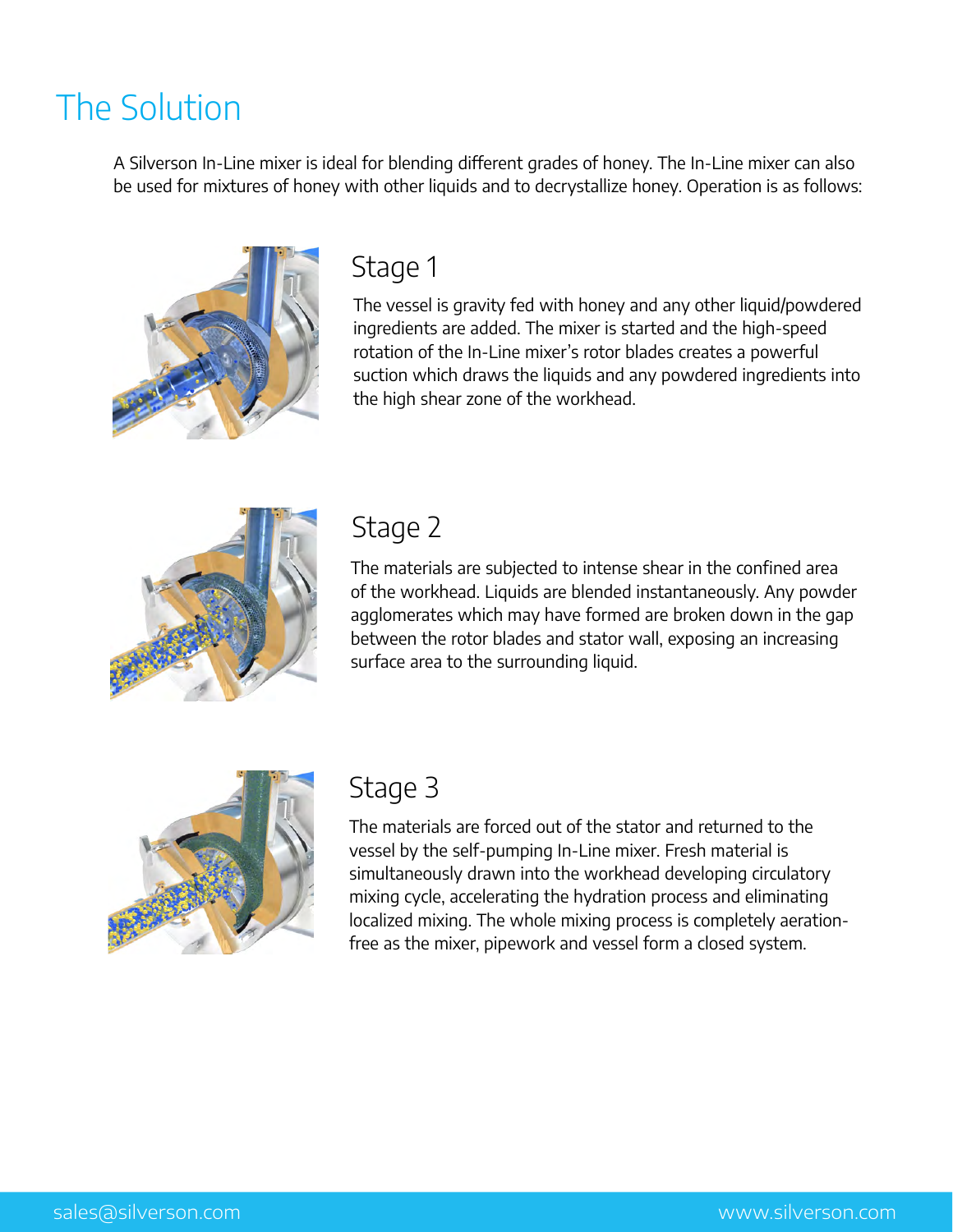# The Advantages

The use of a Silverson mixer for work with honey has a number of advantages:

- Silverson mixers are able to blend liquids of widely varying viscosity and achieve a uniform blend, eliminating the stratification problems that may occur with an agitator.
- Mixing operations can be carried out in a closed system, eliminating aeration.
- The positive mixing of a Silverson mixer ensures that all ingredients are uniformly dispersed throughout the product.
- The self-pumping action of a Silverson In-Line mixer can handle higher viscosity formulations and recirculate the product back to the vessel without additional pumping equipment being required.
- Improved batch-to-batch consistency.
- Fast processing times reduces the risk of unintentional temperature rise caused by long mixing times.
- High Shear Batch mixers ensure rapid incorporation and dispersion of any powdered ingredients eliminating problems with rafting, and forms an agglomerate-free solution.

Silverson has a range of mixers suitable for honey applications, the selection of which is dependant on the application, ingredient type, batch size and position of the mixer within the mixing vessel. The Silverson trial program allows customers to test their application at Silverson's purpose-built testing center to find the most suitable mixer for their product.

### **Silverson Laboratory Mixers**

- Ideal for laboratory scale and R&D work
- Able to disperse low-density powders such as bee pollen, Ginseng powder and fresh royal jelly
- Can accurately predict the performance of production scale mixers
- A High Viscosity In-Line mixer, a Powder/ Liquid mixer and Ultramix assembly all available at Laboratory scale and built to the same fine tolerances as production scale units